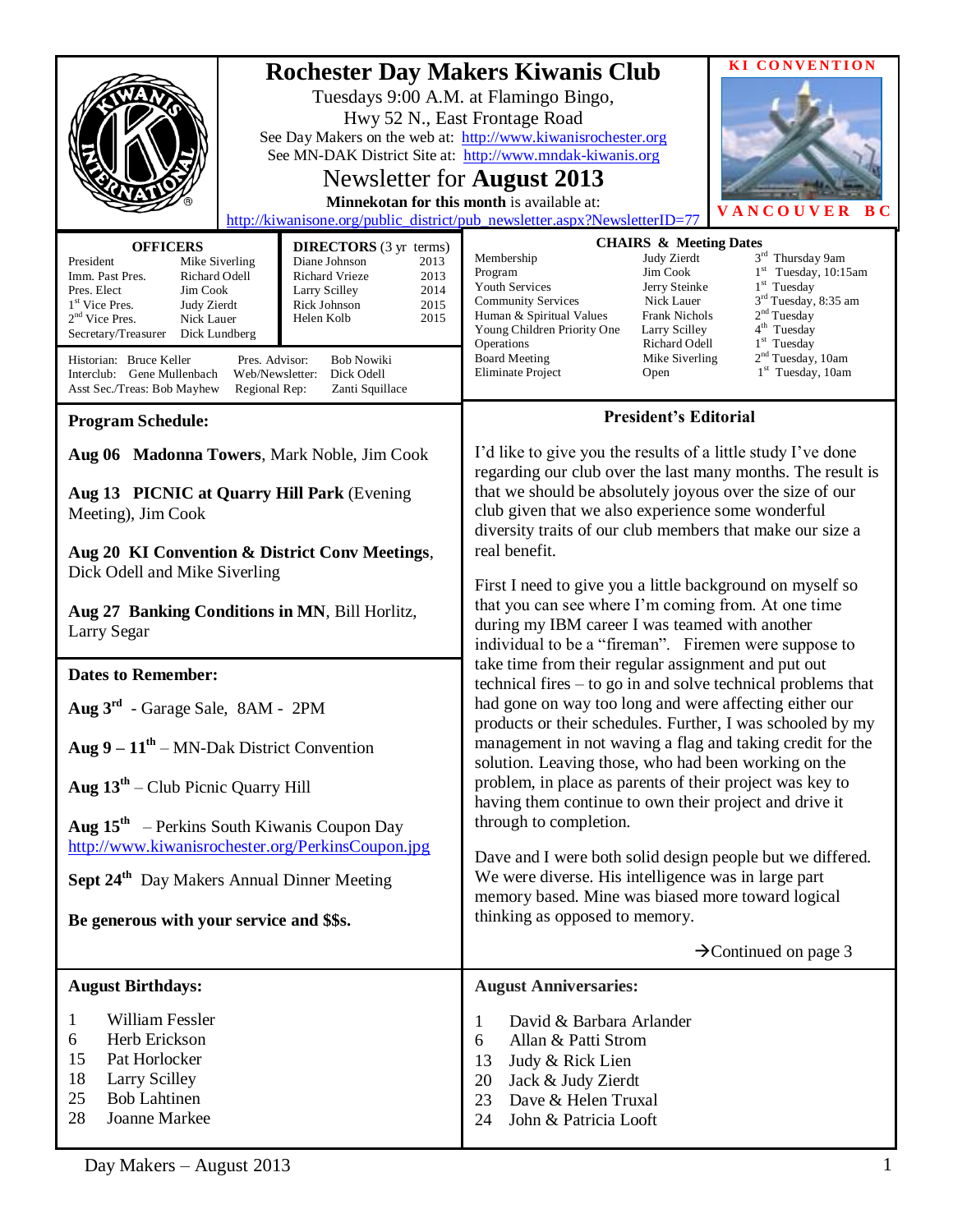### **Secretary/Treasurer's Report – July 2013**

| <b>Bank Balance 6/30/13:</b>   |               | \$11,961.22 |
|--------------------------------|---------------|-------------|
| <b>Administrative Account:</b> |               | \$9,444.13  |
| Service Account:               |               | \$1,270.26  |
| Hockey/YCPO:                   | $\mathcal{S}$ | 613.94      |
| Bike Repair:                   | $\mathcal{S}$ | 179.99      |
| <b>K-Family Funds</b>          | S.            | 452.90      |

**Day Makers on leave:** Don Cain, Judy Lien, Joann Markee

**June Service Hour Statistics:** 576 hours by 34 members, 39% Participation.

## **July 9 2013 Board Meeting Summary:**

Dick Odell investigated the status of the 100% Eliminate Participation Award and found that it is a banner patch awarded if all club members personally contribute to Eliminate. The board decided not to pursue this award since the Day Makers have already committed to the more significant Model Club Eliminate award.

An Eliminate Chair is needed to replace Herb Erickson.

President Mike Siverling is looking for a member to ensure that all of the Distinguished Club Criteria for 2012/2013 will be met.

The board discussed the Southern MN initiative Foundation Books for Children. Jack Zierdt has the books given to Kiwanis when he was here in June. Lyle Solem of the Sunrisers is attempting to pull the Rochester clubs together to come up with a distribution plan. Head Start, with 800 pre-school children enrolled, is a possibility.

The board was notified that Michelle, the president of the UMR Circle K club, would not be returning to school in the fall. The club will need to select a new president.

Continued Next Column  $\rightarrow$ 

**Kiwanis Mission Statement:**

**Kiwanis is a global organization of volunteers dedicated to changing the world one child and one community at a time.**

**Sec/Treasureer's Report:** continued

## **COMMITTEE REPORTS**

**Program-** Programs are scheduled through August

**Public Relations-** Home Federal Bank will be a half sponsor of the Hockey Festival this year, and a full sponsor next year.

**YCPO-** Action at the recent Kiwanis International Convention renamed YCPO to Early Childhood Development.

*Richard Lundberg*, Secy/Treasurer

# **KI Convention Theme: What More Can I Do?**

At last month's club meeting I shared with you the details of John O'Leary's presentation to the KI Convention attendees. As I continue to think about his theme, "What More Can I Do?" I am considering funding another Hixson or Zeller Fellowship.

After all, if one award feels good, maybe two awards on the wall at home will feel even better. I know I should do it and I know some of the other Hixson awardees in are club are also thinking the same thing…. "What More Can I Do?"

Also I have been told that one of the Kiwanis Sun Riser members has funded 15 Hixson Fellowships. Just think, that is over 8000 baby's lives saved.

*Dick Odell*

**Kiwanis International Convention:** Update on Eliminate

At the June 2013 KI Convention it was formally announced that the Eliminate Project has raised more than US\$35.5 million dollars, which will save or protect more than 19.7 million women and their future babies.

Special recognition was given to the Kiwanis Foundation of Canada for its US\$500,000 pledge. Our MN-Dak District giving level is \$151.86 per district member. The US per member average is \$153.39. All KI district donation statistics are shown at:

[http://sites.kiwanis.org/Kiwanis/en/theELIMINATEprojec](http://sites.kiwanis.org/Kiwanis/en/theELIMINATEproject/Progress/Summaryoffundraisingtotals.aspx?utm_source=Eliminate&utm_medium=email&utm_term=July2013&utm_campaign=English) [t/Progress/Summaryoffundraisingtotals.aspx?utm\\_source=](http://sites.kiwanis.org/Kiwanis/en/theELIMINATEproject/Progress/Summaryoffundraisingtotals.aspx?utm_source=Eliminate&utm_medium=email&utm_term=July2013&utm_campaign=English) [Eliminate&utm\\_medium=email&utm\\_term=July2013&ut](http://sites.kiwanis.org/Kiwanis/en/theELIMINATEproject/Progress/Summaryoffundraisingtotals.aspx?utm_source=Eliminate&utm_medium=email&utm_term=July2013&utm_campaign=English) [m\\_campaign=English](http://sites.kiwanis.org/Kiwanis/en/theELIMINATEproject/Progress/Summaryoffundraisingtotals.aspx?utm_source=Eliminate&utm_medium=email&utm_term=July2013&utm_campaign=English)

*Dick Odell*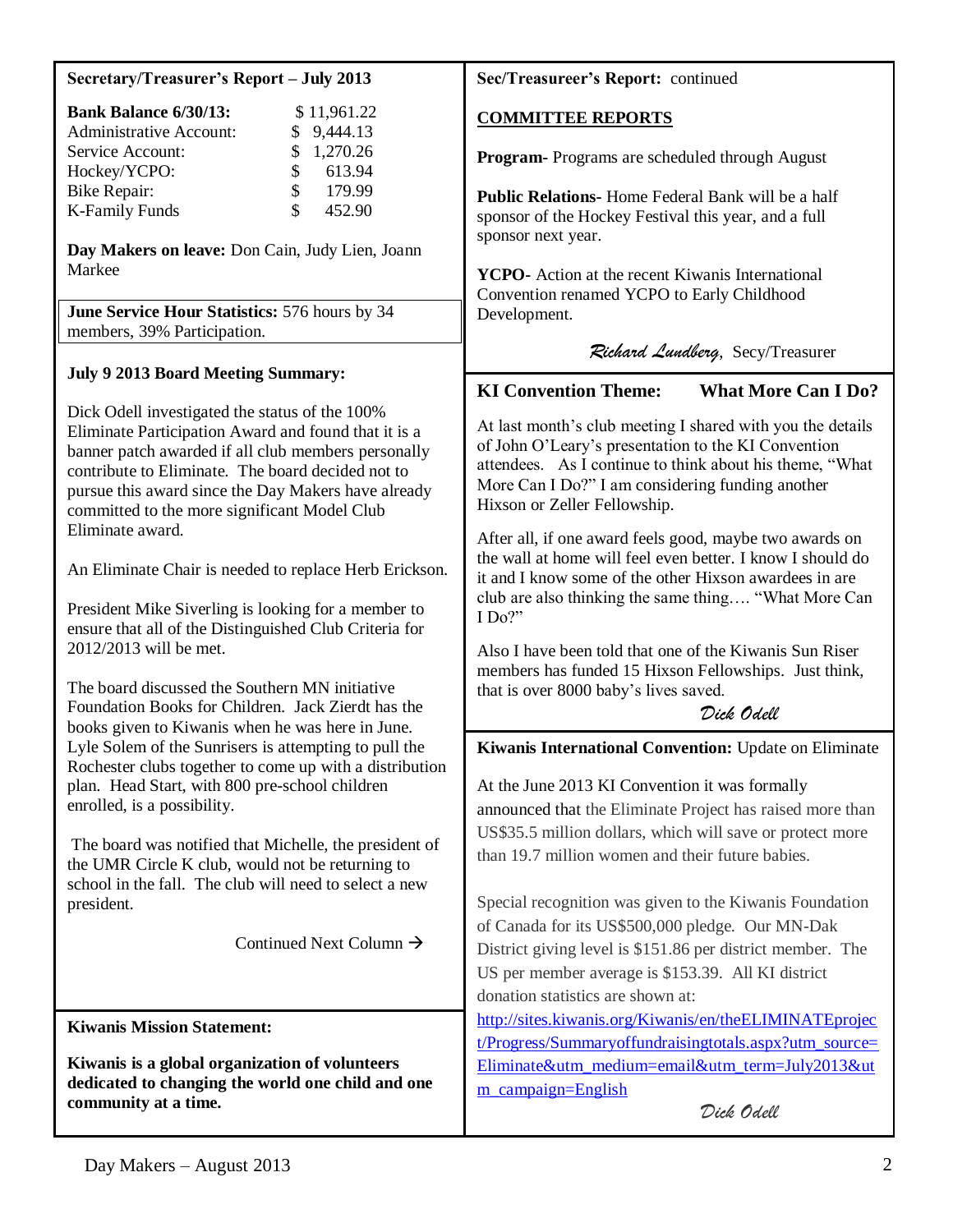# **MN-Dak District News: President's Editorial:** (Continued from page 1) 96th Annual Minnesota-Dakotas District Kiwanis Convention, August 9-11, 2013, Aberdeen, South those differences to solve many problems. Either Dakota logically putting together the facts for a solution or Click here for more info and reservations for the best convention ever: [http://www.mndak](http://www.mndak-kiwanis.org/public_district/pub_Content.aspx?PageID=100)[kiwanis.org/public\\_district/pub\\_Content.aspx?PageID=1](http://www.mndak-kiwanis.org/public_district/pub_Content.aspx?PageID=100) [00](http://www.mndak-kiwanis.org/public_district/pub_Content.aspx?PageID=100) *Richard Odell* when dealing with volunteers such as being a choir Captain in the Air Force's Civil Air Patrol. **Think Eliminate MNT:** Now back to our Kiwanis club. I have visited many **LOVE** accomplishment! From The vantage point of being **Click on link to view photo slide show from Kiwanis International Convention in Vancouver, BC for many other articles and photos from the KI Convention event:**  [http://sites.kiwanis.org/kiwanis/en/theeliminateproj](http://sites.kiwanis.org/kiwanis/en/theeliminateproject/blogs/13-07-27/A_celebration_of_lives_saved_and_protected.aspx?utm_source=Eliminate&utm_medium=email&utm_term=July2013&utm_campaign=English) [ect/blogs/13-07-](http://sites.kiwanis.org/kiwanis/en/theeliminateproject/blogs/13-07-27/A_celebration_of_lives_saved_and_protected.aspx?utm_source=Eliminate&utm_medium=email&utm_term=July2013&utm_campaign=English) [27/A\\_celebration\\_of\\_lives\\_saved\\_and\\_protected.as](http://sites.kiwanis.org/kiwanis/en/theeliminateproject/blogs/13-07-27/A_celebration_of_lives_saved_and_protected.aspx?utm_source=Eliminate&utm_medium=email&utm_term=July2013&utm_campaign=English) [px?utm\\_source=Eliminate&utm\\_medium=email&u](http://sites.kiwanis.org/kiwanis/en/theeliminateproject/blogs/13-07-27/A_celebration_of_lives_saved_and_protected.aspx?utm_source=Eliminate&utm_medium=email&utm_term=July2013&utm_campaign=English) [tm\\_term=July2013&utm\\_campaign=English](http://sites.kiwanis.org/kiwanis/en/theeliminateproject/blogs/13-07-27/A_celebration_of_lives_saved_and_protected.aspx?utm_source=Eliminate&utm_medium=email&utm_term=July2013&utm_campaign=English) *Dick Odell* this possible.  *Mike Siverling,* President **Service Account Fund Raising:** Baker's Square N **KI Convention Road Trip –** Mt Rainer, WA Our first Bakers Square Benefit Night was held on Tuesday, May 28th, and \$106.00 was raised for our service account. The next scheduled Benefit Night will beTuesday, July 9th, from 5:00 to 8:00 PM at Bakers Square North. Remember that our club will get 10% of all the restaurant sales during that time frame!!! We know that people like to eat out; so why not invite your family, your neighbors, your friends to go to Bakers Square North and help our club raise some

*Judy Zierdt,* Membership Chairperson

money for our service account. Let's see if we can do

We respected each other's differences and capitalized on remembering a similar case to apply for a solution could give us the solution we desperately needed. Some of our solutions saved our company millions of dollars. We joked that we should get a cut of the savings, but alas that was our job. All of this taught me volumes about respect for diversity (both mental and physical) and the power of parenthood in getting thing done, especially director, Cub master, Scout leader, Explorer leader and

facets of our Day Maker's activities as president of our club. I am in awe of the diversity of activities that a club of about 100 members can participate in and show a real president you get to see the diversity of talent we bring to the large diversity of tasks we participate in. When we leave the common enjoyment of working together to pull off our Tuesday meeting, parts of us may go to an old barn full of bicycles interspersed with old greasy parts. Others go to fulfill the needs of Golden hills kids whose needs differ from those of college kids or pinewood kids or century kids. We've been known to build bird houses and to further Hockey Festival adventures. We can be found in the Library and the parks, and in boxes. If you haven't recently thought about the more global picture of the things we are involved in, I invite you to contemplate that picture and revel in the size, diversity, cooperation and dedication of about one hundred unique individuals within our large club that come together and make all of

# 

even better than last time.